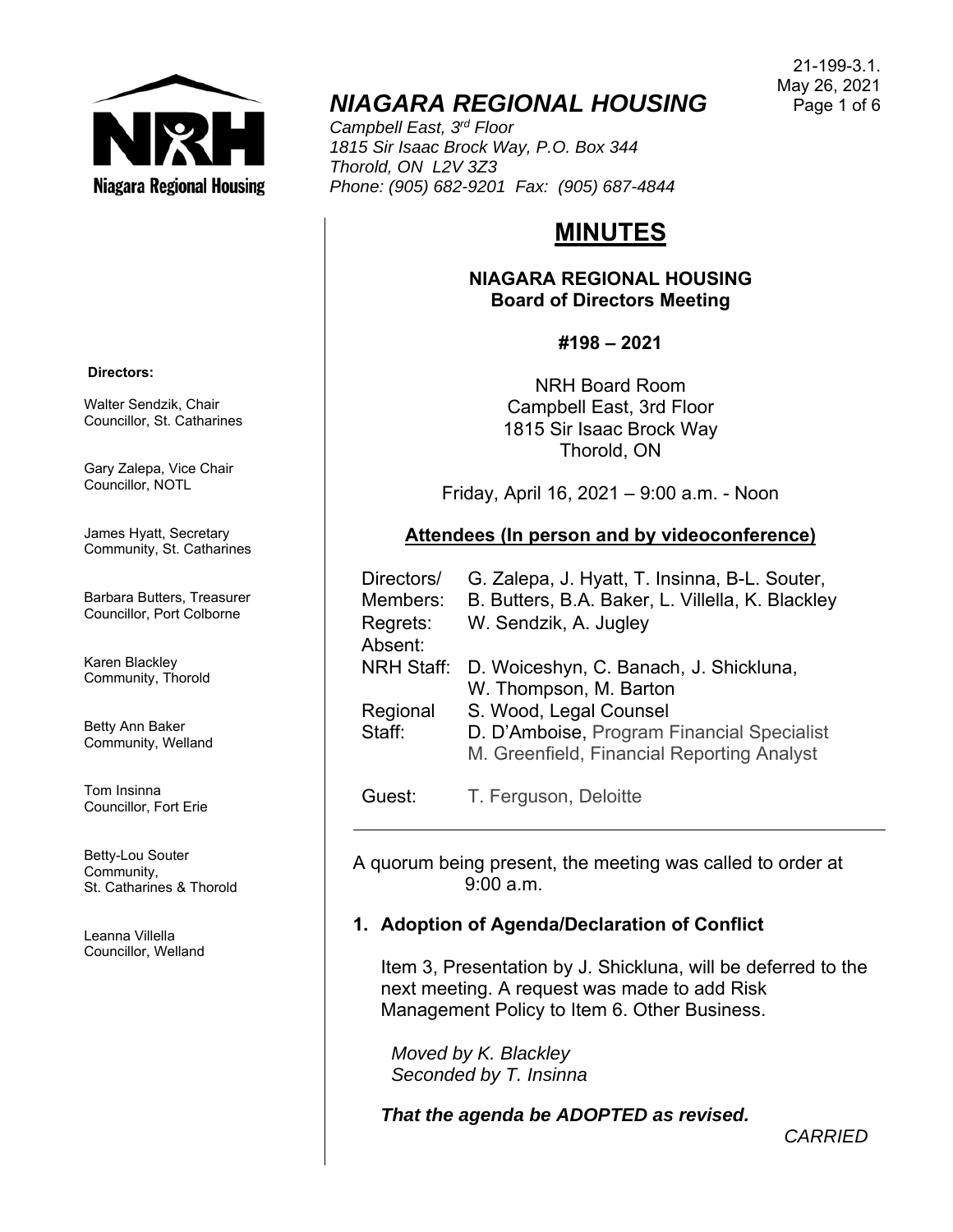S. Wood arrived at the meeting.

No conflicts of interest were declared.

G. Zalepa, acting as Chair, welcomed all to the meeting, and introduced Trevor Ferguson from Deloitte.

## **2. Presentation by Deloitte**

D. D'Amboise provided an overview of the financial team and introduced M. Greenfield to the attendees.

M. Greenfield presented the 2020 Draft Financial Statement Highlights, in which was noted that NRH received high standards.

T. Ferguson spoke to the remainder of the report. He thanked D. D'Amboise and M. Greenfield for their assistance.

G. Zalepa congratulated NRH management and the financial team.

*Moved by T. Insinna Seconded by L. Villella* 

# *That the Niagara Regional Housing Board of Directors RECEIVES the Deloitte presentation for information.*

*CARRIED*

It was requested to pull Item 5.4 Draft Audited Financials from Discussion Items.

#### **5.4 Draft Audited Financials**

In response to the query from B.A. Baker, D. D'Amboise advised that surplus sharing would come into effect the latter part of 2021 and held in a specific NRH reserve to fund the loan and grant program.

T. Ferguson and M. Greenfield left the meeting.

*Moved by B. Butters Seconded by K. Blackley* 

> *1. That the draft audited financial statements of Niagara Regional Housing as attached in Appendix 1, for the year ended December 31, 2020 BE APPROVED; and*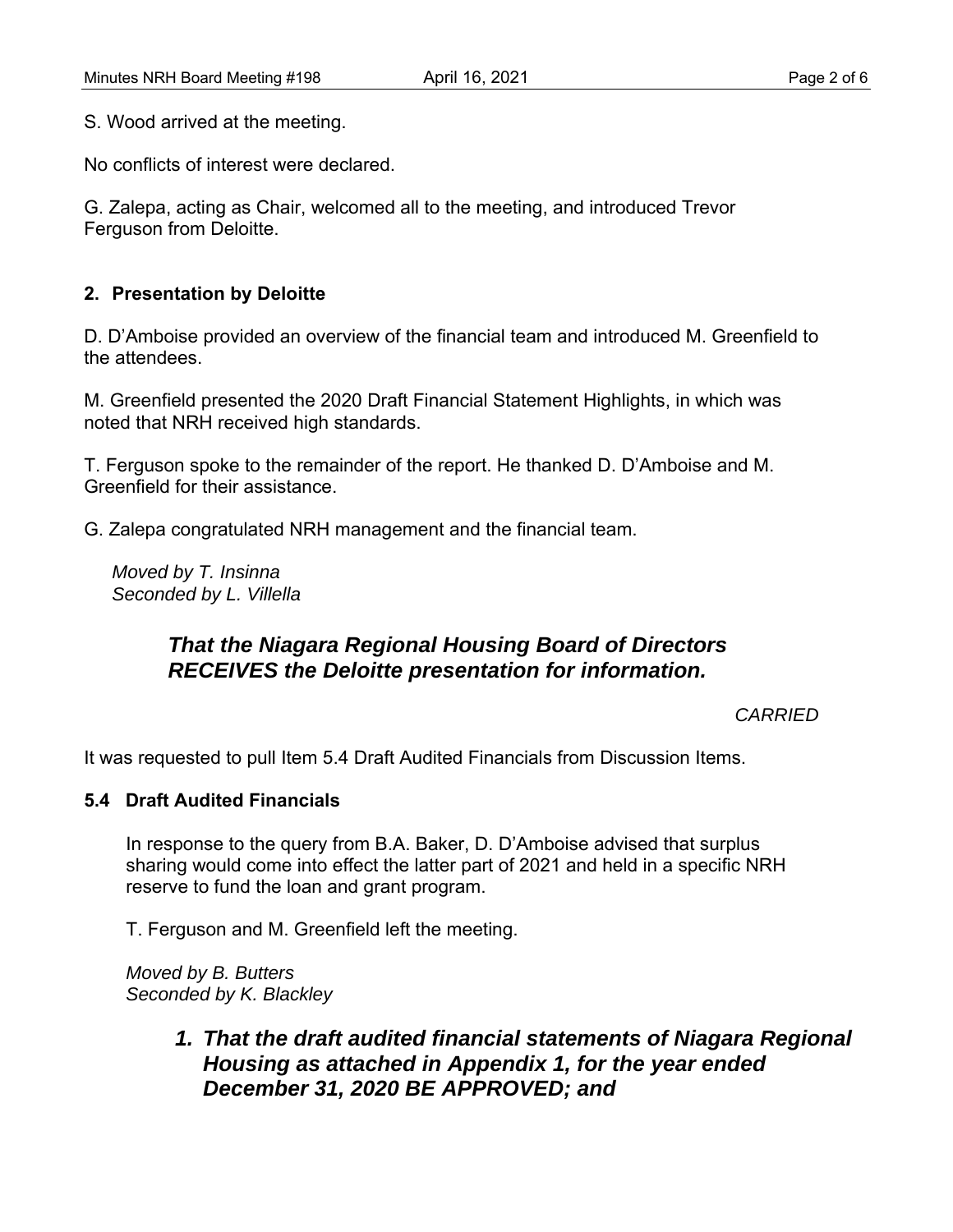- *2. That the audit findings report pertaining to the audited financial statements, attached as Appendix 2, of Niagara Regional Housing for the year ended December 31, 2020 BE RECEIVED for information.*
- *3. That staff BE DIRECTED to co-ordinate with the auditors to finalize the statements as presented.*
- *4. That this report BE FORWARDED to the Region's Audit Committee for information.*

*CARRIED* 

- *3. Presentation Transition to Community Services / Provider Advisory Committee Post ASD Appeals –* to be deferred to the next meeting.
- **4. Consent Items**

*Moved by J. Hyatt Seconded by B.A. Baker* 

*That the following items be RECEIVED and/or APPROVED as stated:* 

- *4.1. Minutes of the March 19, 2021 Meeting 21-198-4.1. be APPROVED.*
- *4.2. Development Updates* 
	- *4.2.1. Hawkins St. Budget Snapshot as of March 30, 2021 21-198-4.2.1. be RECEIVED for information.*
	- *4.2.2. Hawkins St. Development Report #17 21-198-4.2.2. be RECEIVED for information.*
	- *4.2.3. Victoria Ave. Budget Tracking as of March 30, 2021 21-198-4.2.3. be RECEIVED for information.*
	- *4.2.4. Victoria Ave. Construction Report #2 21-198-4.2.4. be RECEIVED for information.*
- *4.3. Provider Advisory Committee Minutes 21-198-4.3. be RECEIVED for information.*

*CARRIED*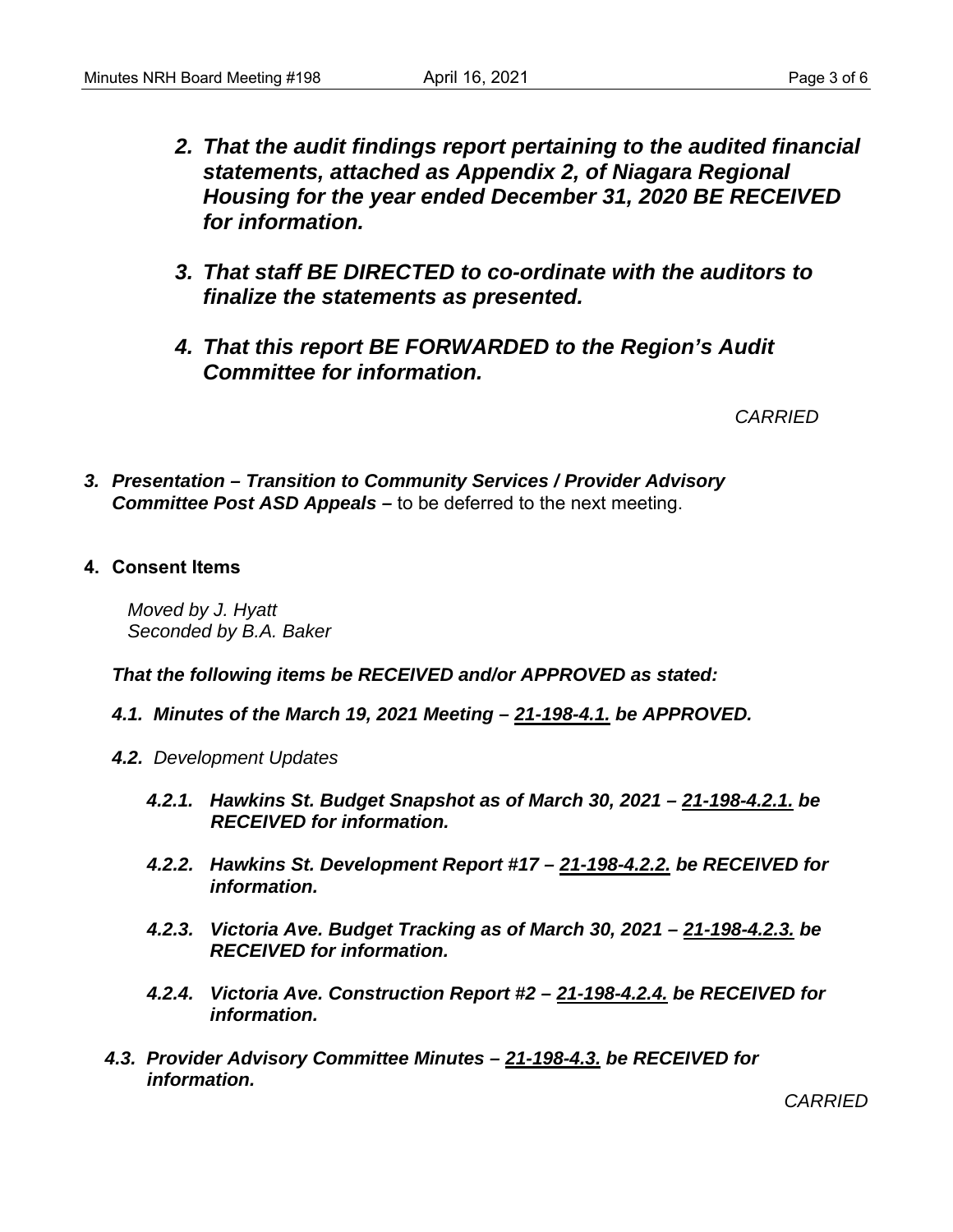#### **5. Discussion Items**

5.1. COVID-19 Update

W. Thompson advised the Board that some communities are located in hot spot areas and is working with the Region to push for mobile clinics. Communications have been targeted to the specific locations in various languages.

 *Moved by B. Butters Seconded by T. Insinna* 

### *That the Niagara Regional Housing Board of Directors RECEIVES the COVID-19 Update report for information.*

*CARRIED* 

5.2. New Development Strategies and Funding Opportunities

 C. Banach noted that ongoing efforts are being made to secure funding for the POA land since NRH did not receive Rapid Housing Initiative funding. The Federal Government announced another \$1.5B over the next seven years. The eligible unapproved projects totalled \$4.1B. NRH is working alongside nine other providers.

 Discussion took place on disclosure of the successful funding recipients. D. Woiceshyn will make an inquiry next week.

 C. Banach responded to queries of land availability, partnerships, and resourcefulness and stated that the Master Plan may provide some guidance on these issues.

 *Moved by B. Butters Seconded by B-L Souter* 

### *That the Niagara Regional Housing Board of Directors RECEIVES the New Development Strategies and Funding Opportunities verbal report for information.*

*CARRIED* 

#### 5.3. Diversity Strategy

 W. Thompson informed the Board that since commencement of this initiative, it has been included on all agendas and distributed communications. Staff have also participated in training.

 *Moved by B. Butters Seconded by T. Insinna*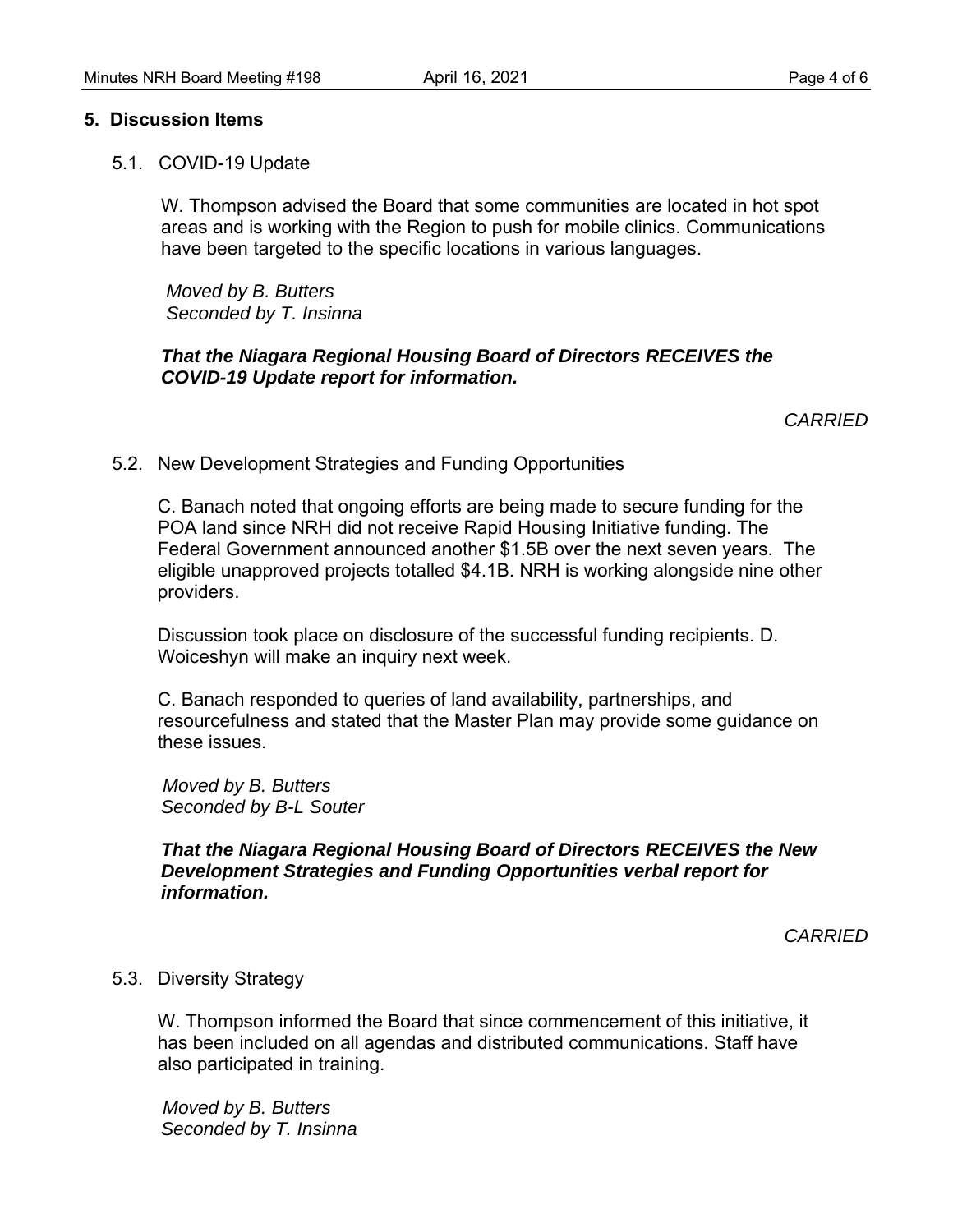# *That the Niagara Regional Housing Board of Directors RECEIVES the Diversity Strategy verbal report for information.*

*CARRIED* 

5.5. ASD Legal Requirements

S. Wood reiterated that Council will become the sole voting member of the Board, to become effective beyond the next Annual General Meeting of the members. The amended By-law #1 and Letters Patent will be brought before the Board for approval at the Annual General Meeting next month.

G. Zalepa thanked S. Wood who then left the meeting.

*Moved by T. Insinna Seconded by L. Villella* 

- *1. That the Board of Directors Resolve to Amend By-law #1 and the Letters Patent on the terms set forth in this Report.*
- *2. That the Board of Directors Submit the Amended By-law #1 and Letters Patent to the Members at the annual general meeting of members in May 2021 for the members approval.*
- *3. That the Board of Directors Authorize and Direct the Chair and CEO to take all such actions as may be necessary to implement recommendation #1.*

*CARRIED* 

### **6. Other Business**

J. Hyatt requested to speak about potential items lacking in the NRH risk management policy and provided the background for his request.

The Chair asked staff to revise the policy.

D. Woiceshyn agreed that revision is required on this policy and it will be presented at the June 18, 2021 board meeting.

D. Woiceshyn mentioned that NRH will be posting an ad for a Community Director and asked the Board to watch for the posting and forward to anyone they would like to recommend.

**7. Closed Session** – Not required.